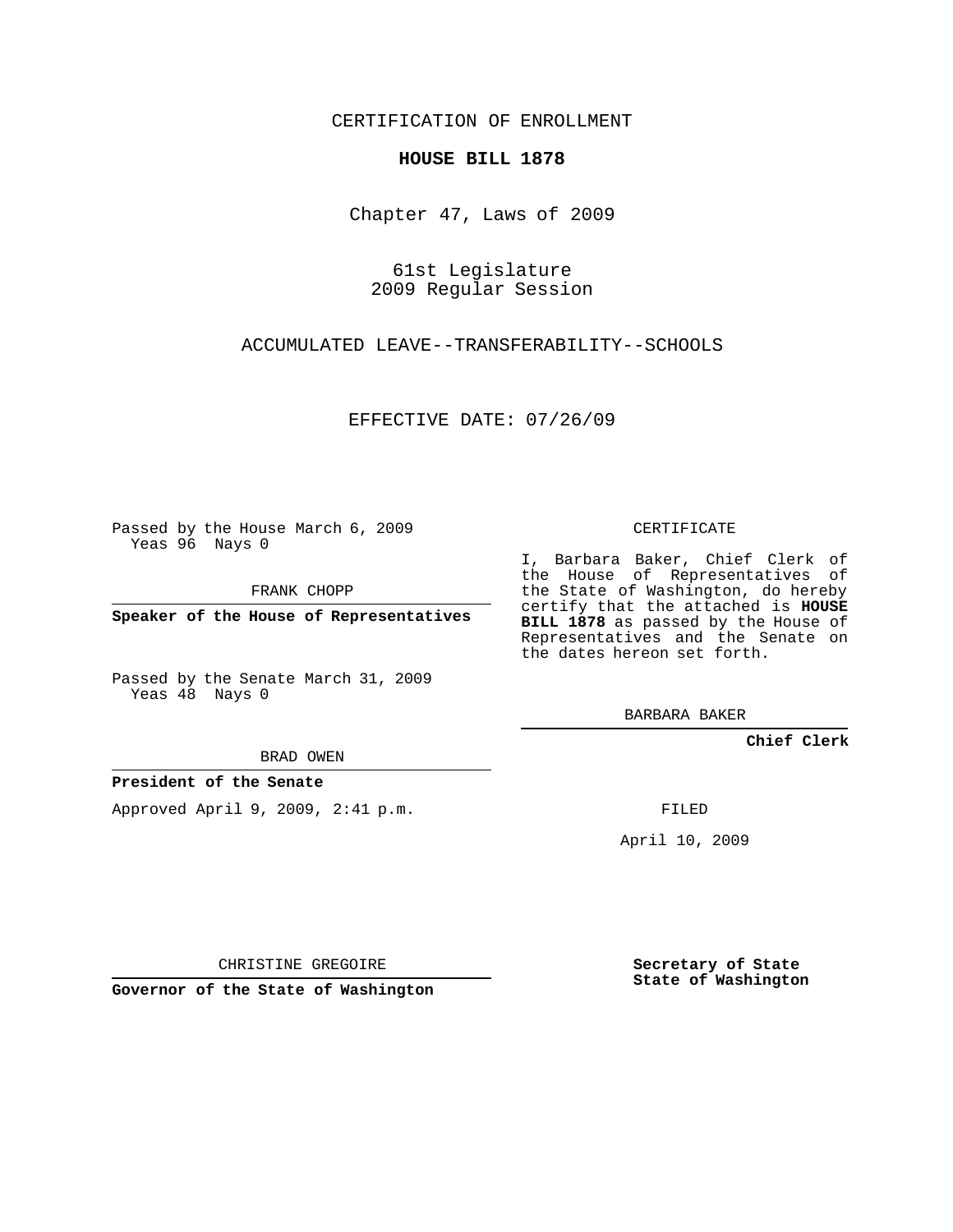## **HOUSE BILL 1878** \_\_\_\_\_\_\_\_\_\_\_\_\_\_\_\_\_\_\_\_\_\_\_\_\_\_\_\_\_\_\_\_\_\_\_\_\_\_\_\_\_\_\_\_\_

\_\_\_\_\_\_\_\_\_\_\_\_\_\_\_\_\_\_\_\_\_\_\_\_\_\_\_\_\_\_\_\_\_\_\_\_\_\_\_\_\_\_\_\_\_

Passed Legislature - 2009 Regular Session

**State of Washington 61st Legislature 2009 Regular Session**

**By** Representatives Jacks, Driscoll, Maxwell, Wallace, Quall, Green, Darneille, Moeller, and Kenney; by request of Washington State School for the Blind

Read first time 02/02/09. Referred to Committee on Ways & Means.

 AN ACT Relating to transfers of accumulated leave of employees of the state school for the blind and the school for the deaf; and amending RCW 28A.310.240 and 28A.400.300.

BE IT ENACTED BY THE LEGISLATURE OF THE STATE OF WASHINGTON:

 **Sec. 1.** RCW 28A.310.240 and 2008 c 174 s 1 are each amended to read as follows:

 (1) Every educational service district board shall adopt written policies granting leaves to persons under contracts of employment with the district in positions requiring either certification or classified qualifications, including but not limited to leaves for attendance at official or private institutes and conferences and sabbatical leaves for employees in positions requiring certification qualification, and leaves for illness, injury, bereavement, and emergencies for both certificated and classified employees, with such compensation as the board prescribes. The board shall adopt written policies granting annual leave with compensation for illness, injury, and emergencies as follows:

 (a) For persons under contract with the district for a full fiscal year, at least ten days;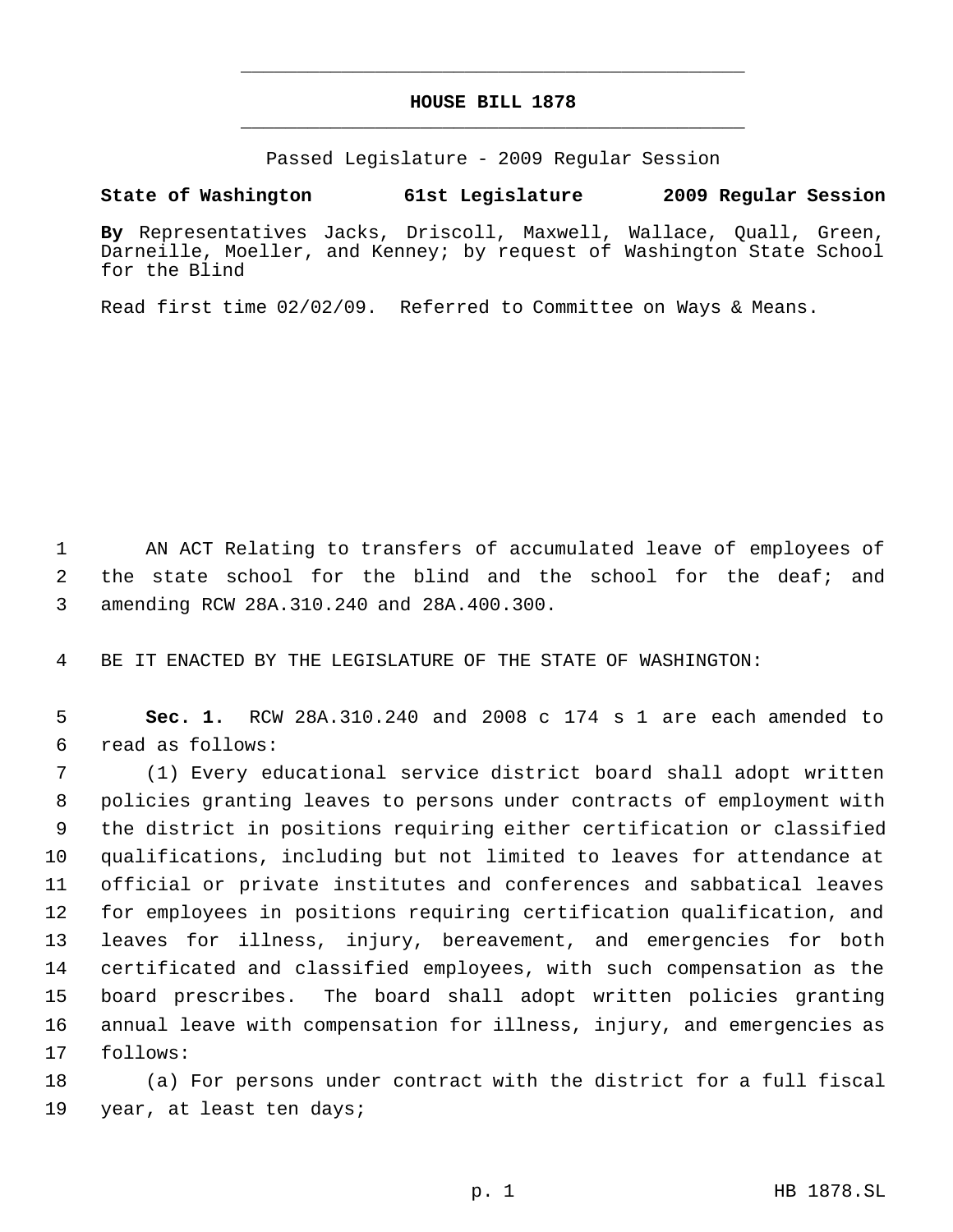(b) For persons under contract with the district as part-time employees, at least that portion of ten days as the total number of days contracted for bears to one hundred eighty days;

 (c) For certificated and classified employees, annual leave with compensation for illness, injury, and emergencies shall be granted and accrue at a rate not to exceed twelve days per fiscal year. Provisions of any contract in force on July 23, 1989, which conflict with requirements of this subsection shall continue in effect until contract expiration; after expiration, any new contract executed between the parties shall be consistent with this subsection;

 (d) Compensation for leave for illness or injury actually taken shall be the same as the compensation the person would have received had the person not taken the leave provided in this section;

 (e) Leave provided in this section not taken shall accumulate from fiscal year to fiscal year up to a maximum of one hundred eighty days for the purposes of RCW 28A.310.490, and for leave purposes up to a maximum of the number of contract days agreed to in a given contract, but not greater than one fiscal year. Such accumulated time may be taken at any time during the fiscal year, or up to twelve days per year may be used for the purpose of payments for unused sick leave; and

 (f) Accumulated leave under this section shall be transferred to educational service districts, school districts, the office of the 23 superintendent of public instruction, the state school for the blind, 24 the school for the deaf, institutions of higher education, and 25 community and technical colleges, and from any such district, school, 26 or office to another such district, school, office, institution of higher education, or community or technical college. An intervening customary summer break in employment or the performance of employment duties shall not preclude such a transfer.

 (2) Leave accumulated by a person in a district prior to leaving the district may, under rules of the board, be granted to the person when the person returns to the employment of the district.

 (3) Leave for illness or injury accumulated before July 23, 1989, under the administrative practices of an educational service district, and such leave transferred before July 23, 1989, to or from an educational service district, school district, or the office of the superintendent of public instruction under the administrative practices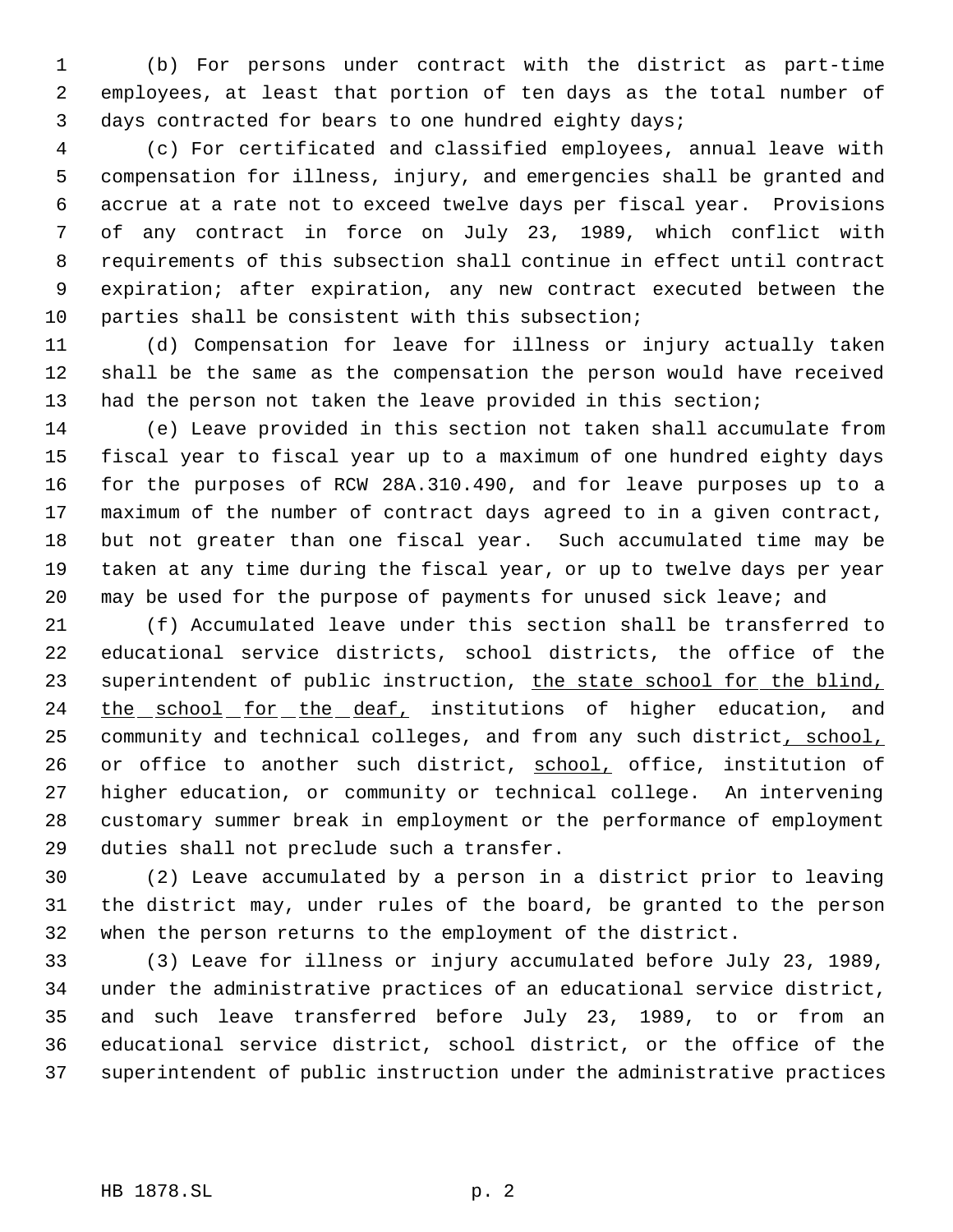of the district or office, is declared valid and shall be added to such leave for illness or injury accumulated after July 23, 1989.

 **Sec. 2.** RCW 28A.400.300 and 2008 c 174 s 2 are each amended to read as follows:

 Every board of directors, unless otherwise specially provided by law, shall:

 (1) Employ for not more than one year, and for sufficient cause 8 discharge all certificated and classified employees;

 (2) Adopt written policies granting leaves to persons under contracts of employment with the school district(s) in positions requiring either certification or classified qualifications, including but not limited to leaves for attendance at official or private institutes and conferences and sabbatical leaves for employees in positions requiring certification qualification, and leaves for illness, injury, bereavement and, emergencies for both certificated and classified employees, and with such compensation as the board of directors prescribe: PROVIDED, That the board of directors shall adopt written policies granting to such persons annual leave with compensation for illness, injury and emergencies as follows:

 (a) For such persons under contract with the school district for a full year, at least ten days;

 (b) For such persons under contract with the school district as part time employees, at least that portion of ten days as the total 24 number of days contracted for bears to one hundred eighty days;

 (c) For certificated and classified employees, annual leave with compensation for illness, injury, and emergencies shall be granted and accrue at a rate not to exceed twelve days per year; provisions of any contract in force on June 12, 1980, which conflict with requirements of this subsection shall continue in effect until contract expiration; after expiration, any new contract executed between the parties shall be consistent with this subsection;

 (d) Compensation for leave for illness or injury actually taken shall be the same as the compensation such person would have received had such person not taken the leave provided in this proviso;

 (e) Leave provided in this proviso not taken shall accumulate from year to year up to a maximum of one hundred eighty days for the purposes of RCW 28A.400.210 and 28A.400.220, and for leave purposes up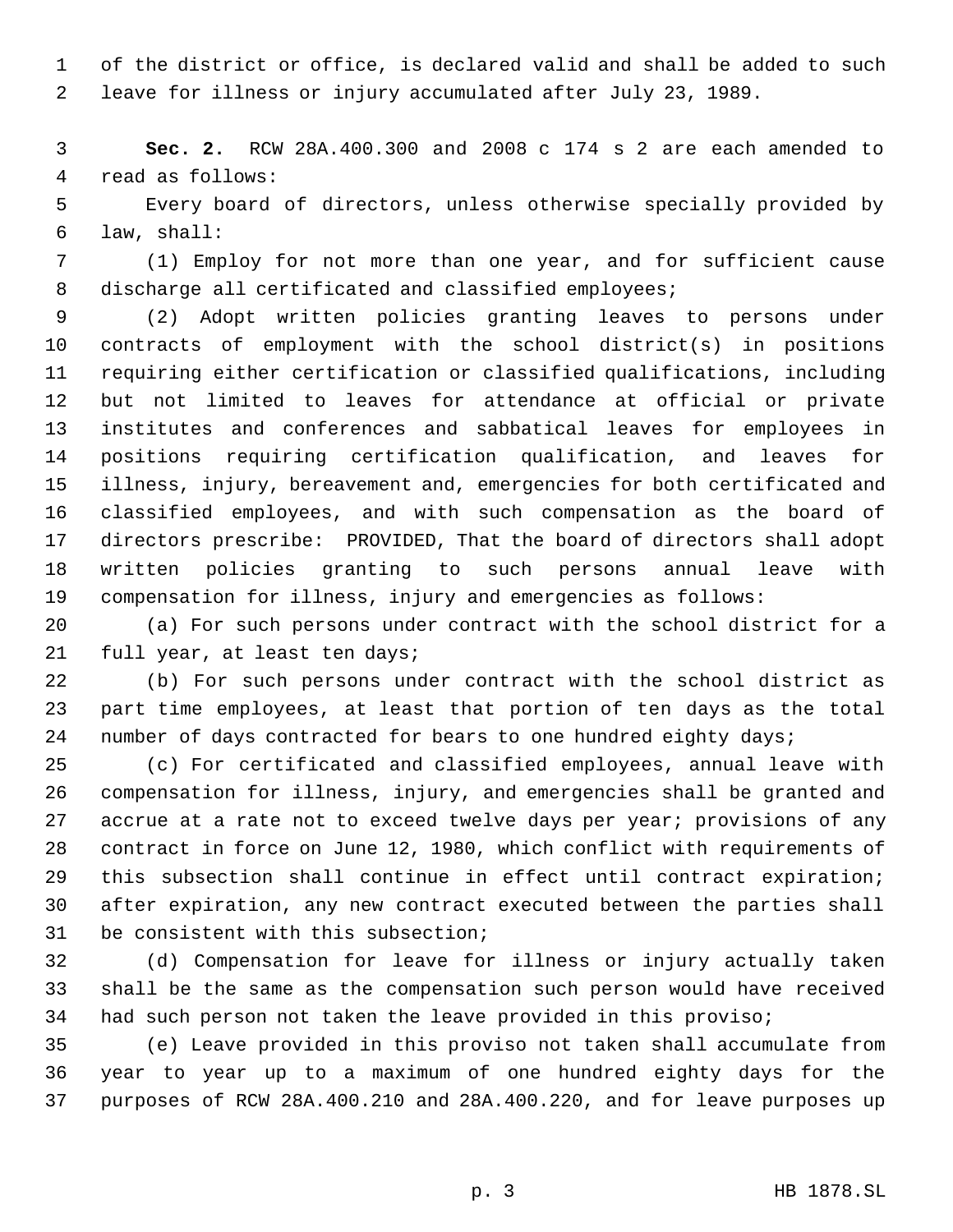to a maximum of the number of contract days agreed to in a given contract, but not greater than one year. Such accumulated time may be taken at any time during the school year or up to twelve days per year may be used for the purpose of payments for unused sick leave;

 (f) Sick leave heretofore accumulated under section 1, chapter 195, Laws of 1959 (former RCW 28.58.430) and sick leave accumulated under administrative practice of school districts prior to the effective date of section 1, chapter 195, Laws of 1959 (former RCW 28.58.430) is hereby declared valid, and shall be added to leave for illness or 10 injury accumulated under this proviso;

 (g) Any leave for injury or illness accumulated up to a maximum of forty-five days shall be creditable as service rendered for the purpose of determining the time at which an employee is eligible to retire, if such leave is taken it may not be compensated under the provisions of RCW 28A.400.210 and 28A.310.490;

 (h) Accumulated leave under this proviso shall be transferred to and from one district to another, the office of superintendent of public instruction, offices of educational service district 19 superintendents and boards, the state school for the blind, the school 20 <u>for the deaf</u>, institutions of higher education, and community and 21 technical colleges, to and from such districts, schools, offices, 22 institutions of higher education, and community and technical colleges;

 (i) Leave accumulated by a person in a district prior to leaving 24 said district may, under rules ((and regulations)) of the board, be granted to such person when the person returns to the employment of the district.

 When any certificated or classified employee leaves one school district within the state and commences employment with another school district within the state, the employee shall retain the same seniority, leave benefits and other benefits that the employee had in his or her previous position: PROVIDED, That classified employees who transfer between districts after July 28, 1985, shall not retain any seniority rights other than longevity when leaving one school district and beginning employment with another. If the school district to which the person transfers has a different system for computing seniority, leave benefits, and other benefits, then the employee shall be granted the same seniority, leave benefits and other benefits as a person in